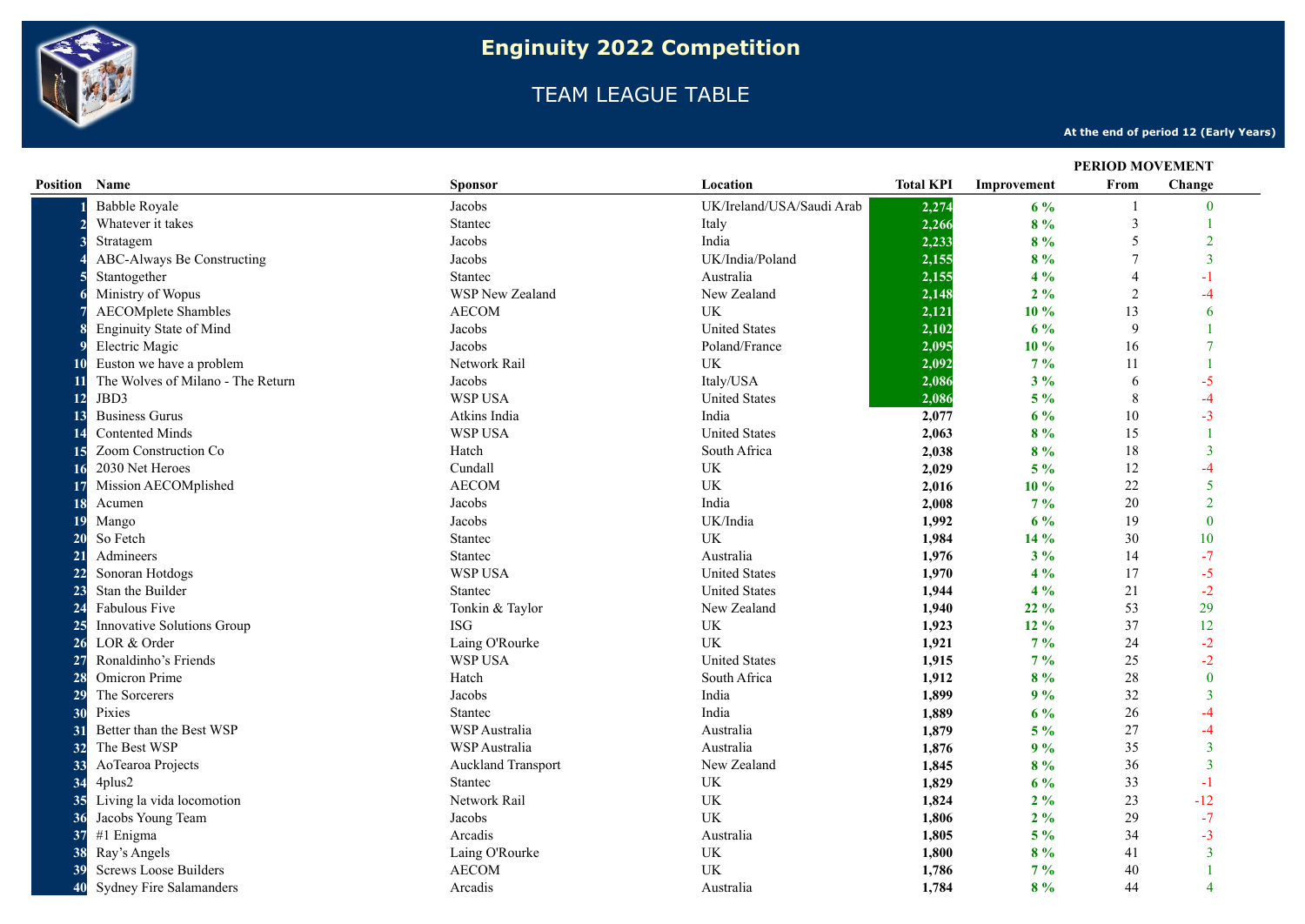| 41 | Focus Group                        | Jacobs                 | UK/India/Poland      | 1,781 | 31 %   | 90  | 49             |
|----|------------------------------------|------------------------|----------------------|-------|--------|-----|----------------|
| 42 | <b>United Stantec</b>              | Stantec                | Australia            | 1,778 | 9%     | 46  | $\overline{4}$ |
| 43 | Pway Allway                        | Atkins India           | India                | 1,754 | $3\%$  | 38  | $-5$           |
| 44 | We Build Legos                     | WSP UK                 | UK                   | 1,752 | 8%     | 47  | $\overline{3}$ |
| 45 | <b>Blowers' Builders</b>           | <b>ISG</b>             | UK                   | 1,732 | 9%     | 54  | 9              |
| 46 | Cristiano Happoldo                 | <b>Buro Happold</b>    | UK                   | 1,730 | 15 %   | 67  | 21             |
| 47 | The Infinity Stones                | Jacobs                 | India                | 1,716 | $3\%$  | 43  | $-4$           |
| 48 | <b>Brisbane Tycoons</b>            | Stantec                | Australia            | 1,716 | 12 %   | 62  | 14             |
| 49 | The Graduain'ts                    | <b>AECOM</b>           | UK                   | 1,703 | $6\%$  | 48  | $-1$           |
| 50 | The fellowship of the trade        | Jacobs                 | Italy                | 1,686 | $5\%$  | 49  | $-1$           |
| 51 | Chaos Coordinators                 | Stantec                | <b>United States</b> | 1,685 | $-3\%$ | 31  | $-20$          |
| 52 | WASP's                             | WSP UK                 | <b>UK</b>            | 1,680 | $2\%$  | 45  | $-7$           |
| 53 | Project Earth                      | Jacobs                 | India/Germany        | 1,671 | $7\%$  | 58  | 5              |
| 54 | Chock-A-Block                      | Cundall                | UK                   | 1,666 | $26\%$ | 96  | 42             |
| 55 | Progradstinators                   | Stantec                | UK                   | 1,662 | 9%     | 64  | 9              |
| 56 | Not the crackers company           | Jacobs                 | UK                   | 1,661 | 10%    | 65  | 9              |
| 57 | Taupō Turnups                      | <b>WSP New Zealand</b> | New Zealand          | 1,660 | 15 %   | 79  | 22             |
| 58 | Aussie Slang O'Rourke              | Laing O'Rourke         | Australia            | 1,646 | 12 %   | 75  | 17             |
| 59 | Mott Mac & Cheese                  | Mott Macdonald         | UK                   | 1,641 | $5\%$  | 56  | $-3$           |
| 60 | MSquareD                           | Mott Macdonald         | <b>UK</b>            | 1,635 | $-2\%$ | 42  | $-18$          |
| 61 | BacheLO'R(ettes)                   | Laing O'Rourke         | UK                   | 1,623 | $5\%$  | 61  | $\bf{0}$       |
| 62 | <b>Stantec United</b>              | Stantec                | UK                   | 1,619 | $-4\%$ | 39  | $-23$          |
| 63 | StanTechnology                     | Stantec                | New Zealand          | 1,610 | $3\%$  | 55  | $-8$           |
| 64 | If it ain't broken, don't fix it   | Clough Australia       | Australia            | 1,608 | 29 %   | 101 | 37             |
| 65 | Fireflies                          | Jacobs                 | UK/India/Poland      | 1,607 | $3\%$  | 57  | $-8$           |
| 66 | Well Spent Pay                     | WSP New Zealand        | New Zealand          | 1,599 | $3\%$  | 59  | $-7$           |
| 67 | Melon Task                         | Stantec                | Qatar                | 1,596 | 9%     | 74  | $\overline{7}$ |
| 68 | Stan-Can                           | Stantec                | Canada               | 1,587 | 15 %   | 88  | 20             |
| 69 | She'll Be Alright                  | WSP New Zealand        | New Zealand          | 1,584 | $-1\%$ | 52  | $-17$          |
| 70 | <b>Uncommon Loons</b>              | Stantec                | <b>United States</b> | 1,581 | $-2\%$ | 50  | $-20$          |
| 71 | Close Contacts                     | Tonkin & Taylor        | New Zealand          | 1,575 | $5\%$  | 68  | $-3$           |
| 72 | Aztecs                             | Jacobs                 | India                | 1,574 | $5\%$  | 69  | $-3$           |
| 73 | <b>Cundall Coin Catchers</b>       | Cundall                | UK                   | 1,573 | 8%     | 78  | 5              |
| 74 | Hydro Powered                      | Stantec                | Australia            | 1,572 | $-2\%$ | 51  | $-23$          |
| 75 | The Blue Ocean                     | Jacobs                 | India                | 1,565 | $6\%$  | 70  | $-5$           |
| 76 | AECOMplishment                     | <b>AECOM</b>           | UK                   | 1,562 | $6\%$  | 71  | $-5$           |
| 77 | Joe & Sidekicks                    | Tonkin & Taylor        | New Zealand          | 1,561 | $7\%$  | 77  | $\bf{0}$       |
| 78 | TTanSec                            | Stantec                | UK                   | 1,558 | $7\%$  | 76  | $-2$           |
| 79 | The Broken Engineers               | Stantec                | Canada               | 1,549 | 25 %   | 103 | 24             |
| 80 | Jacobs Minions                     | Jacobs                 | UK/India/Abu Dhabi   | 1,536 | $7\%$  | 80  | $\mathbf{0}$   |
| 81 | <b>Burrito Happold</b>             | <b>Buro Happold</b>    | UK                   | 1,532 | $2\%$  | 66  | $-15$          |
| 82 | Uncle Stan's Plan                  | Stantec                | <b>United States</b> | 1,524 | 9%     | 84  | $\overline{2}$ |
| 83 | AECOMbination to be reckoned with! | <b>AECOM</b>           | UK                   | 1,516 | 11 %   | 89  | 6              |
| 84 | Catch-ologists                     | Stantec                | UK                   | 1,494 | $7\%$  | 83  | $-1$           |
| 85 | Mud Men                            | Mott Macdonald         | UK                   | 1,490 | $7\%$  | 85  | $\bf{0}$       |
| 86 | Jacobs Brown Munde                 | Jacobs                 | India                | 1,477 | 18 %   | 102 | 16             |
| 87 | Newborn WSP & Co                   | WSP UK                 | UK                   | 1,476 | 19 %   | 104 | 17             |
| 88 | Wycombe Wildcards                  | Stantec                | UK                   | 1,466 | $-1\%$ | 72  | $-16$          |
| 89 | Engi-Toon-ity                      | Stantec                | UK                   | 1,464 | $6\%$  | 87  | $-2$           |
| 90 | Forget abou-rit                    | Hatch                  | South Africa         | 1,455 | $-1\%$ | 73  | $-17$          |